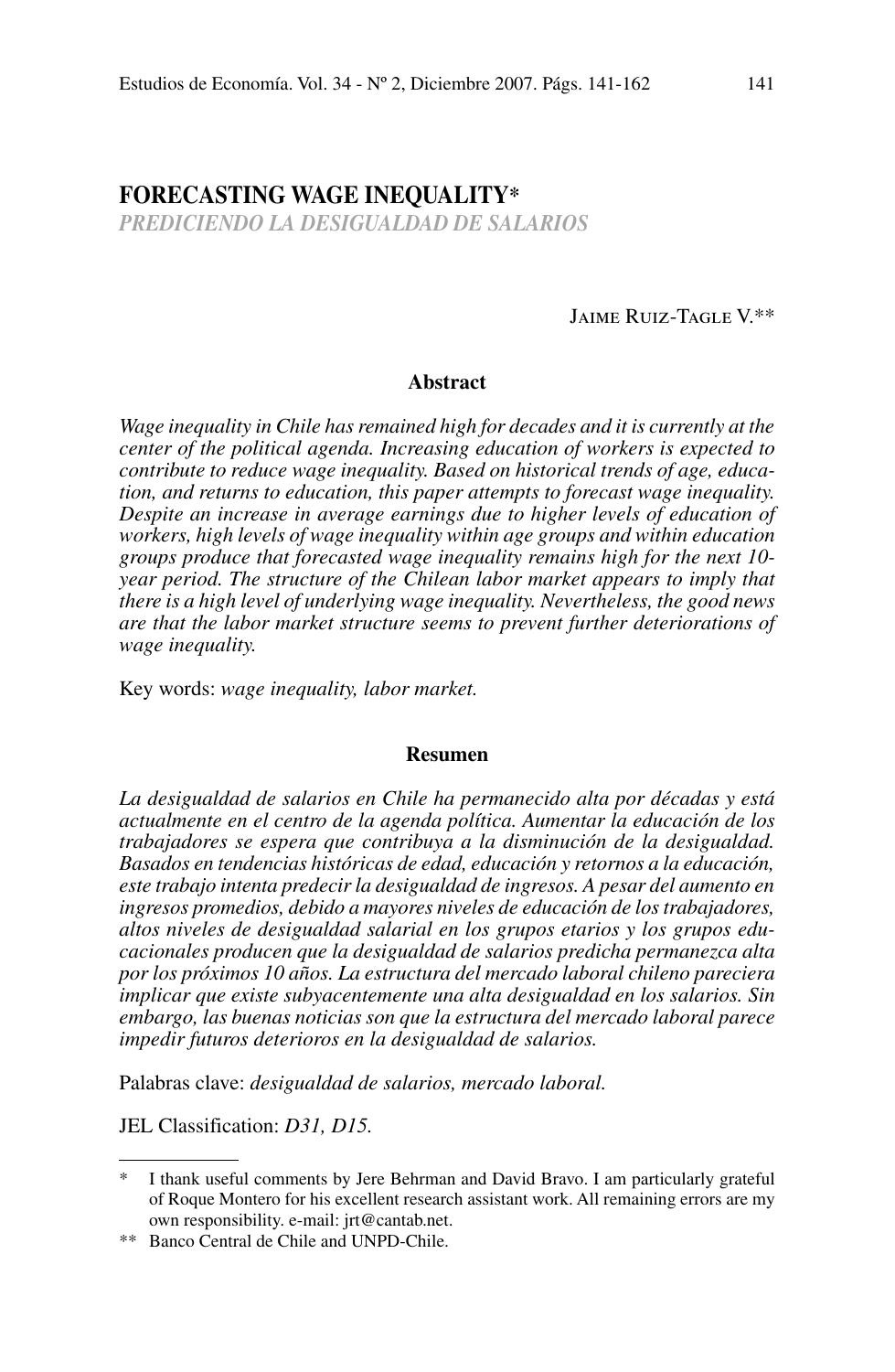#### **1 Introduction**

Inequality in Chile has been documented to be high and persistent. The recent 20- year period of rapid economic growth that allowed to significantly reduce poverty has not been as successful in reducing inequality. There are currently both academic and political important discussions aiming to find answers to the problem of inequality. Several studies have focused in explaining the reasons of the high levels inequality in Chile, but none has actually announced what could happen with inequality in the coming years. This paper contributes with a novel exercise of inequality forecasting using microsimulations.

Cowan and De Gregorio (1996) propose that despite the historical high inequality in Chile, there have been significant improvements in social aspects. Poverty has diminished significantly (which is confirmed with the latest official figures for 2006), consumption by households are leveled when fiscal policy is considered, and life quality indicators show Chile in a privileged position among similar countries. However, Ruiz-Tagle (1999) documents that, after reaching its worth level in the 80s, inequality in Chile has improved only moderately in the 90s, exhibiting high persistence that prevents improvements in the short run. On the other hand, Bravo and Contreras (2004) documented that the apparent inequality stability between 1990 and 1996 was due to forces that compensated each other. This view is also supported by Solimano and Torche (2007), who remark that income distribution is affected by different effects that cancel each other, challenging the idea that income distribution has remain unchanged.

Inequality has many dimensions and it is difficult to disentangle the different elements that causes it. In first place, it is important to distinguish between household income inequality and wage inequality. Household income depends not only on the labor income contributed by its members, but also on other sources of income such as capital income, pensions, and transfers (subsidies), among others. Moreover, the number of members of the households determine the per capita income, and the number of working persons determine the total labor income. Household composition and labor participation decisions are key to explain total household income.

Social policy may be much more likely to be able to affect household income inequality than individual labor income inequality. Social policies are able to affect pensions, subsidies, taxes, and even labor participation rates. However, labor income can be considered closer to a "market result" since policies have limited scope. Policies can affect the supply side of labor income by affecting education in its coverage and quality, or by facilitating on-the-job training. On the demand side, policies could affect labor income by boosting some specific economic sector. In the regulation area, policies can affect minimum wages, direct taxes, and employer-employee bargaining process. This set of possible interventions are not expected to be able to affect significantly labor income inequality.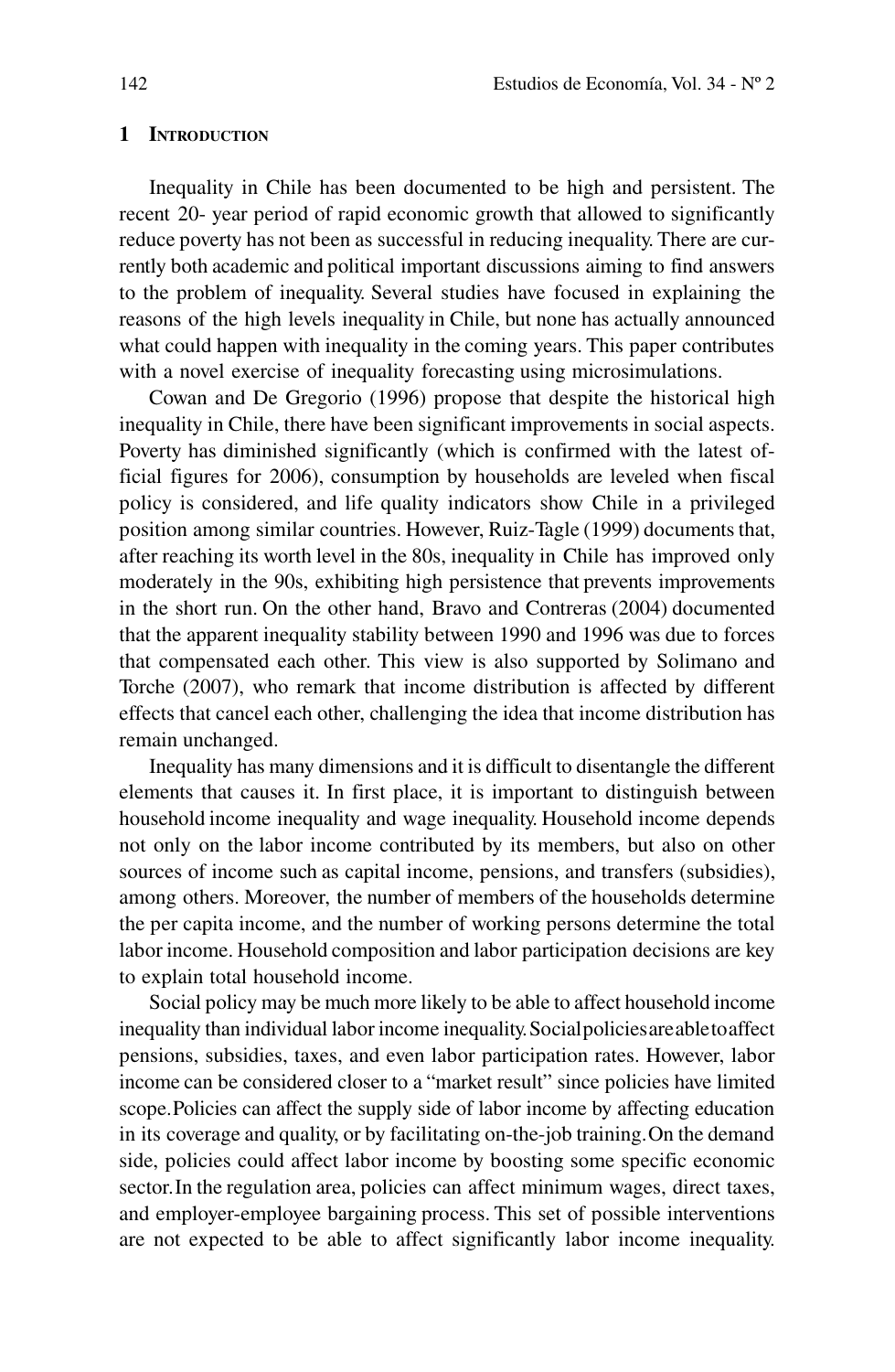In sum, the major role of social policy is linked to subsidies (monetary and non-monetary), and it is very difficult to analyze its distributive impact<sup>1</sup>.

The relevance of the inequality discussion depends on what is expected for the path of inequality in the coming years. Unfortunately, there is an absence of studies focused on researching the income distribution in the coming years, so that speculation has no strong support. If it is expected that the current changes in labor market will "naturally" reduce inequality, the remaining problem is related only to the timing of such events. However, if the expectations are that inequality is "naturally" increasing, policy makers should seriously think about how to reduce current inequality and how to prevent future increases.

In order to be able to state how much inequality will be present in the future it is necessary to start by defining what is better known about the determinants of inequality in future periods. In this manner, it is possible to observe that age and education composition are the trends that are more robust and more easily to predict. This suggests that a forecast that is based on this trends could be more precise. Hence, it is key to determine what are those trends and what happens in terms of inequality between and within age and educational groups.

Population in Chile is getting older as the number of young people relative to elder people is decreasing. Besides, the proportion of individuals with tertiary education is increasing significantly and is expected to continue to do so. What can we expect about wage inequality in the coming years as a result of those trends?

Some economists hope inequality will reduce as increasing education takes effect. This view is based in one fact and one assumption: The fact is that increasing education will necessarily increase wages through higher productivity of workers and the corresponding rewards; the assumption is that returns to education (specially tertiary education) will reduce as there is a larger share of the workers with higher education. In that framework, the distribution will compress from the bottom and from the top, reducing inequality. This view will be challenged in this article, not only because of the weakness of the assumption, but also because of the importance of two elements that are left aside: within groups inequality and population composition changes.

Predicting household composition and labor participation rates is rather difficult and less robust. While males exhibit labor participation rates that are rather stable on time, females present an increasing path of labor participation. This suggests that a forecast based on age and education could be more precise if the analysis is narrowed to males. Because of these reasons, this paper focuses on labor income inequality among men.

<sup>&</sup>lt;sup>1</sup> Bravo, Contreras and Millán (2001), imputed non monetary subsidies according to households usage of free services (such as education and health services) in order to show that inequality in terms of purchasing power can be significantly reduced.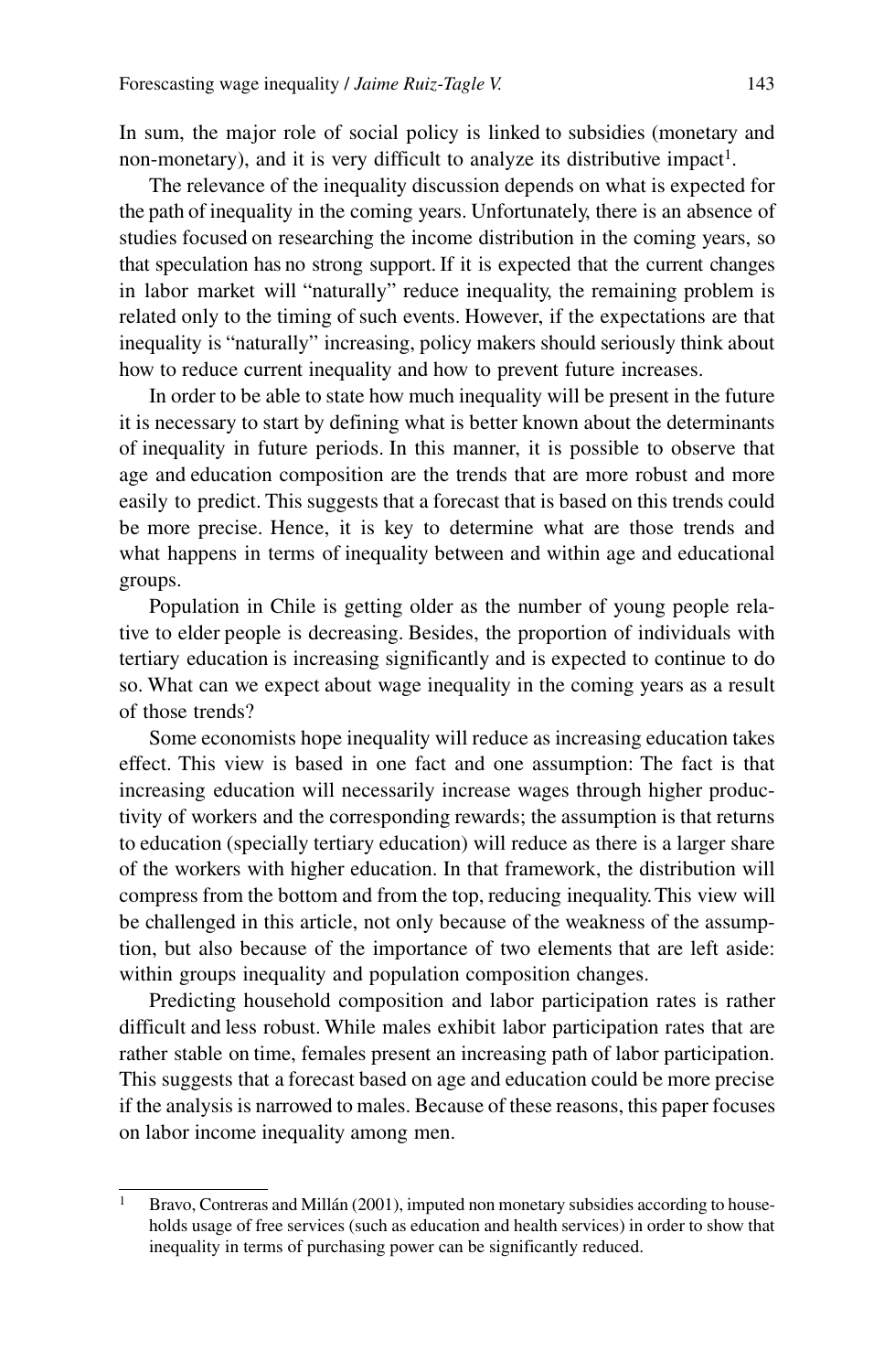The strategy is to predict earnings based on the well-known wage-equations (or Mincer equations), using a reduced set of dependent variables that are forecasted in their trends. Hence, returns to education and returns to potential experience will play a determinat role. Wage-equations account only for a limited part of the variation in wages, so imputing error terms constitute a major task to be able to replicate wage inequality. It is worth to mention that Behrman (2006) and McKee and Todd (2007) carried out similar simulation exercises for policy interventions focused on alleviating poverty and inequality in Chile and Mexico respectively, but without taking into ac- count the dynamic aspects of demographics.

The structure of the paper is as follows. A review of 50 years of income inequality using the Encuesta de Ocupacion y Desocupacion (EOD) of the University of Chile, the most consistent household survey for this purpose, is presented in section 2. This section focuses on wage inequality, returns to education and trends in age and education composition of the population. The methodology that allow to forecast wage inequality by using microsimulations is presented in section 3. This section also present 10-years simulations for males wage inequality. Finally, section 4 summarises the main conclusions and the next steps that could be followed in order to increase the knowledge of inequality in the coming years.

## **2. Stylised Facts of Wage Inequality in Chile**

This section presents some stylised facts about wage inequality in Chile in the last 50 years using the EOD survey2 . Wage inequality will be revised in its trends by age and education composition, and then workers composition will be analysed in order to find some explanations for changes in inequality. Later on, returns to education will be revised in detail in order to assess the wage generation process.

# **2.1. Evolution of Wage Distribution**

As stated above, total household income inequality is mainly driven by wage distribution. Bravo and Marinovic (1997), in the first systematic analysis of wage inequality using the EOD, report that long-run changes in relative wages can be explained by observable variables. In parallel, Contreras and Ruiz-Tagle (1997) observe that the noticeable heterogeneity among regions' inequality could follow differences in demand for skilled and unskilled labor between regions.

<sup>&</sup>lt;sup>2</sup> The EOD survey has a significant amount of missing values in the wage variable, particularly in geographical areas with higher income. Hence a hotdeck imputation was carried out in order to preserve the properties of the distribution. The variables used for imputation were: estrato, comuna, gender and education group (primary, secondary and tertiary education). The first two variables determine the stratification of the survey.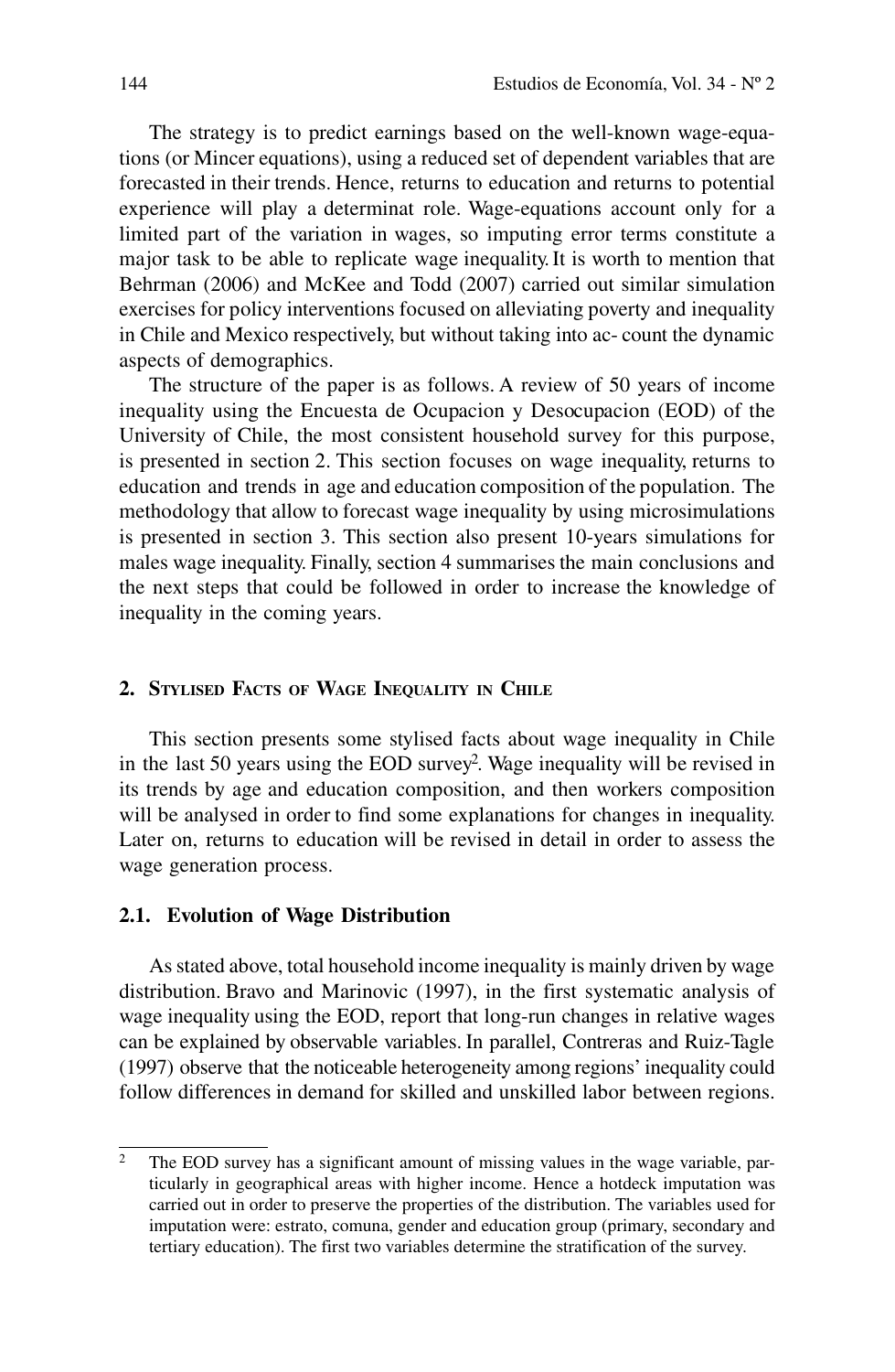Total household income inequality and wage inequality are depicted in Figure 1 and Figure 2 respectively. It can be observed the patterns are rather similar, revealing that wage inequality is major responsible for overall inequality beyond household composition and labor participation patterns considerations<sup>3</sup>. However, it can be noticed that wage distribution is somehow flatter than total household income in- equality. The differences may be due to differences in labor participation rates and particularly because of employment rates. As a matter of fact, the high levels of unemployment experienced during the early 80s explain the peak of total household income inequality. Although wage inequality is consistently lower for females compared to males since the 80s, the differences in the Gini coefficient are not particularly important: Wage inequality is rather high for both males and females.



Henceforth, the focus will be shift to males because they exhibit higher rates of labor participation and tend to work full time, so that wages are less affected by those effects. In particular, the sample is restricted to those aged 15 to 65 years old. Also, from here onwards, wages will refer to hourly wages. Figure 3 shows wage inequality by five age groups. Three facts emerge clearly. First, there are significant differences between age groups. Second, older workers present

<sup>&</sup>lt;sup>3</sup> It is worth to remark that the limitations of the EOD in capturing total household income (com- pared to other household surveys such as the National Survey for Socio Economic Characterisation (CASEN), may increase the similarities of total household income inequality and wage inequality. However, in the CASEN surveys approximately 80% of total household income comes from labor income (see Bravo and Contreras, 2004).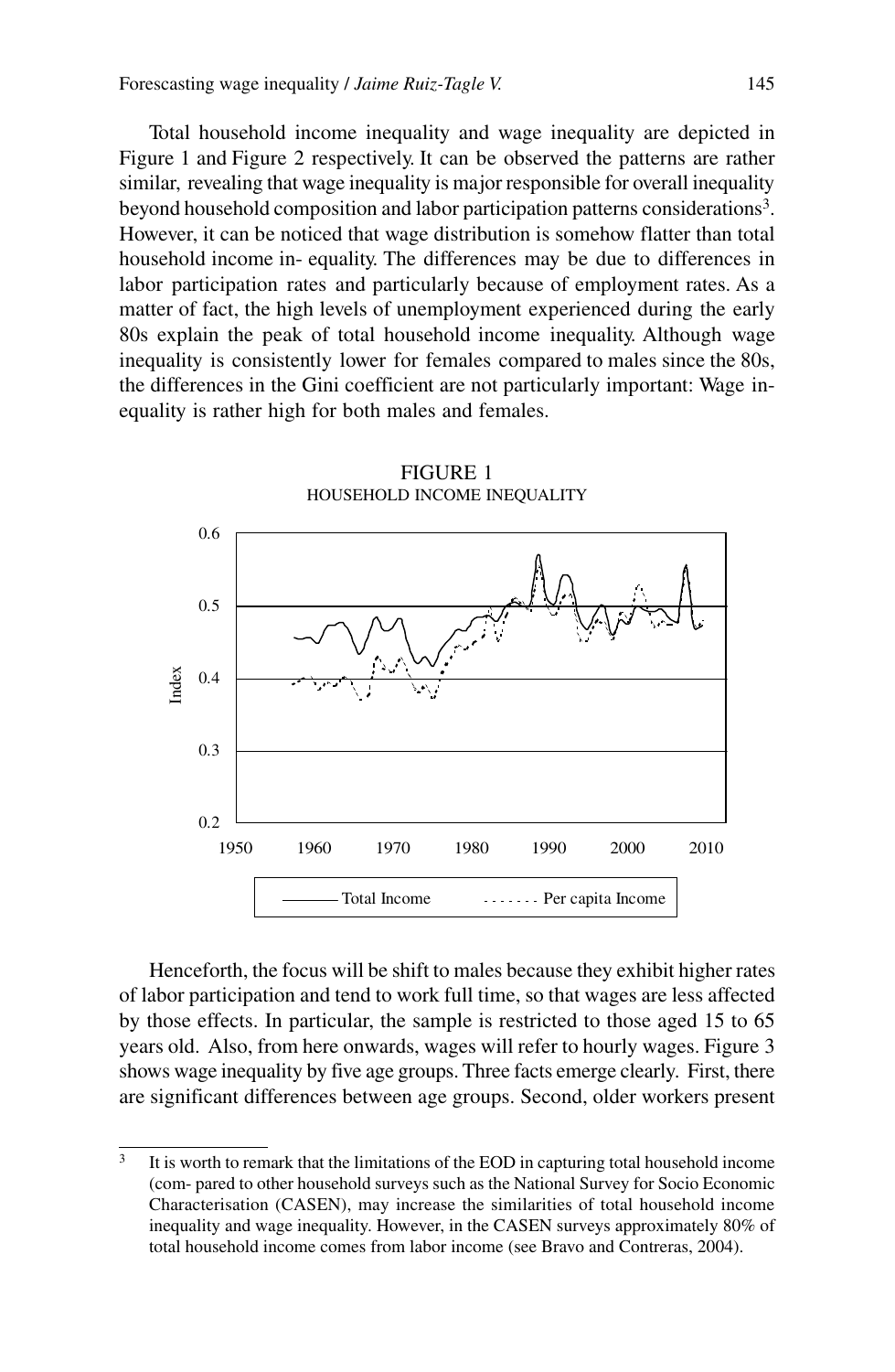consistently higher inequality than younger workers. Third, differences in wage inequality between age groups tend to increase since the middle 80s until the middle 2000s, when the youngest group increases its wage inequality to a level similar to the older groups. These characteristics of the wage distribution were already reported by Martínez (1999), who decomposed inequality between age cohorts to conclude that ageing would 'naturally' increase in-equality4.





On the other hand, the wage inequality by education exhibits interesting features. Three patterns can be highlighted. First, there are significant differences in wage inequality between education groups. Second, the differences in inequality between primary educated and tertiary educated groups increases since the early 80s. Third, before 1990 the inequality of secondary and tertiary education groups is much larger than the inequality of the primary education group, except for the early 70s. Then, from the early 90s, inequality of secondary education group falls to a level similar of that of primary education.

These patterns were reported by Chumacero and Paredes (2005) analysing household heads. They suggest that segmentation and exclusion may be behind the determinants of wage inequality in Chile. These findings are important because they imply that policies oriented to increase levels of education may not have significant effects in reducing inequality (if they have at all).

<sup>&</sup>lt;sup>4</sup> Martínez also suggests that as a society develops, an ageing process occurs, which may induceincreasing inequality in a first stage of development like the Kuznets prediction.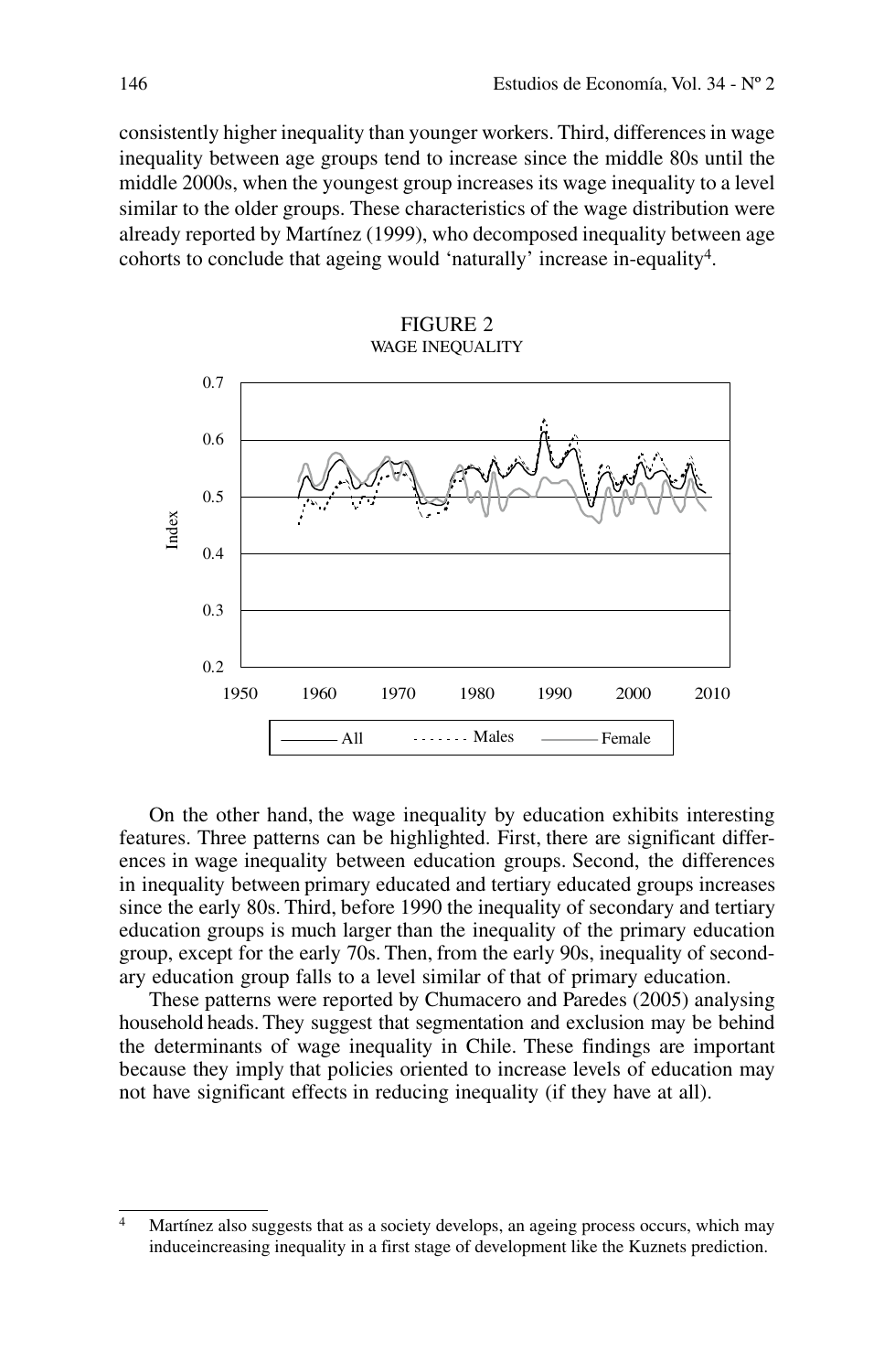

FIGURE 3 Inequality by Age

Figure 4 Inequality by Education



# **2.2. Evolution of Workers' Composition**

Workers' age composition has been changing significantly over the last decades. In Figure 5 it can be observed that the only groups that reduce their share are the youngest ones: those aged 15 to 24 years old and those aged 25 to 34 years old. This is the result of three facts. First, population is ageing. Second, the oldest group has been increasing their labor participation rates. Third, young groups are increasing their years of education so that they reduce their labor participation (see also Figures A1, A2 and A3).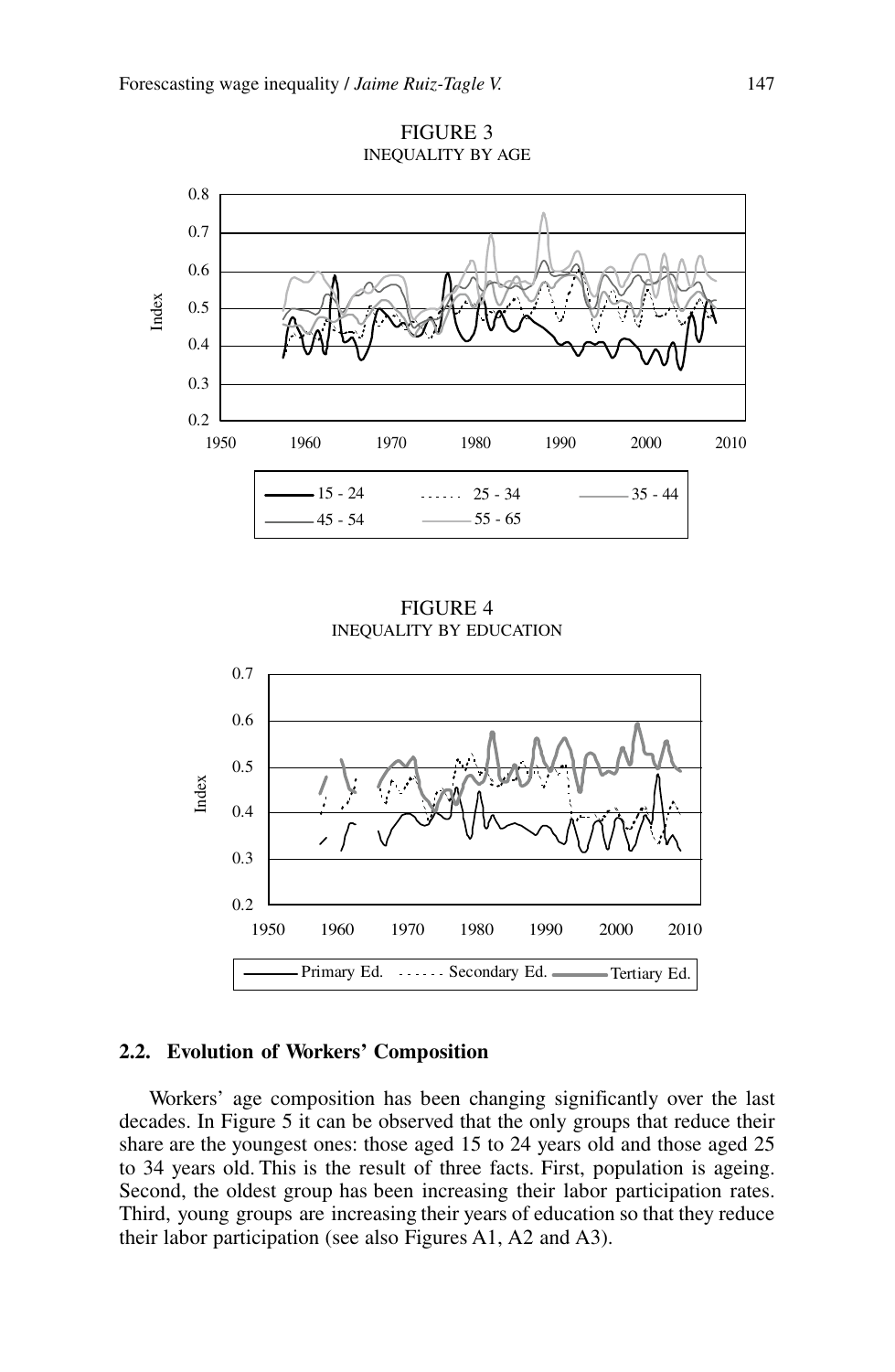

FIGURE 5 Composition by Age

The composition of workers by education presents interesting patterns. The steep fall of primary educated workers reflects the success of education policies targeted to boost education coverage. In spite of the increase of the share of the tertiary educated group, it is still far below that of secondary education and it does not seem to be catching it up. Since inequality within tertiary educated workers is larger than the other groups, these trends may not necessarily be good news for wage inequality. As it will be seen later, this constitutes one of the principal components of this paper.

## **2.3. Evolution of Returns to Education**

The differences in returns to education are key to determine the wage inequality. Figure 7 shows returns to an additional year of education separated by education group (primary, secondary and tertiary education), accounting for the non linearities of returns to education. There are four main facts. First, there are significant differences in returns to education between different education groups during the last 50 years.

Second, returns to tertiary education are much higher than returns to secondary education, which are also larger than returns to primary education. Third, since the middle 80s returns to secondary education drop to the level of primary education. Fourth, despite the increase of the share of tertiary educated workers, there is no evidence of a fall in the returns to tertiary education since the  $90s<sup>5</sup>$ . This latter ob- servation will be critical to produce a forecast of wage inequality.

 $\overline{5}$  It is worth to recall that Contreras, Melo and Ojeda (2005) report that estimations of the returns to education without a rich panel data information (as the EOD) are biased, so that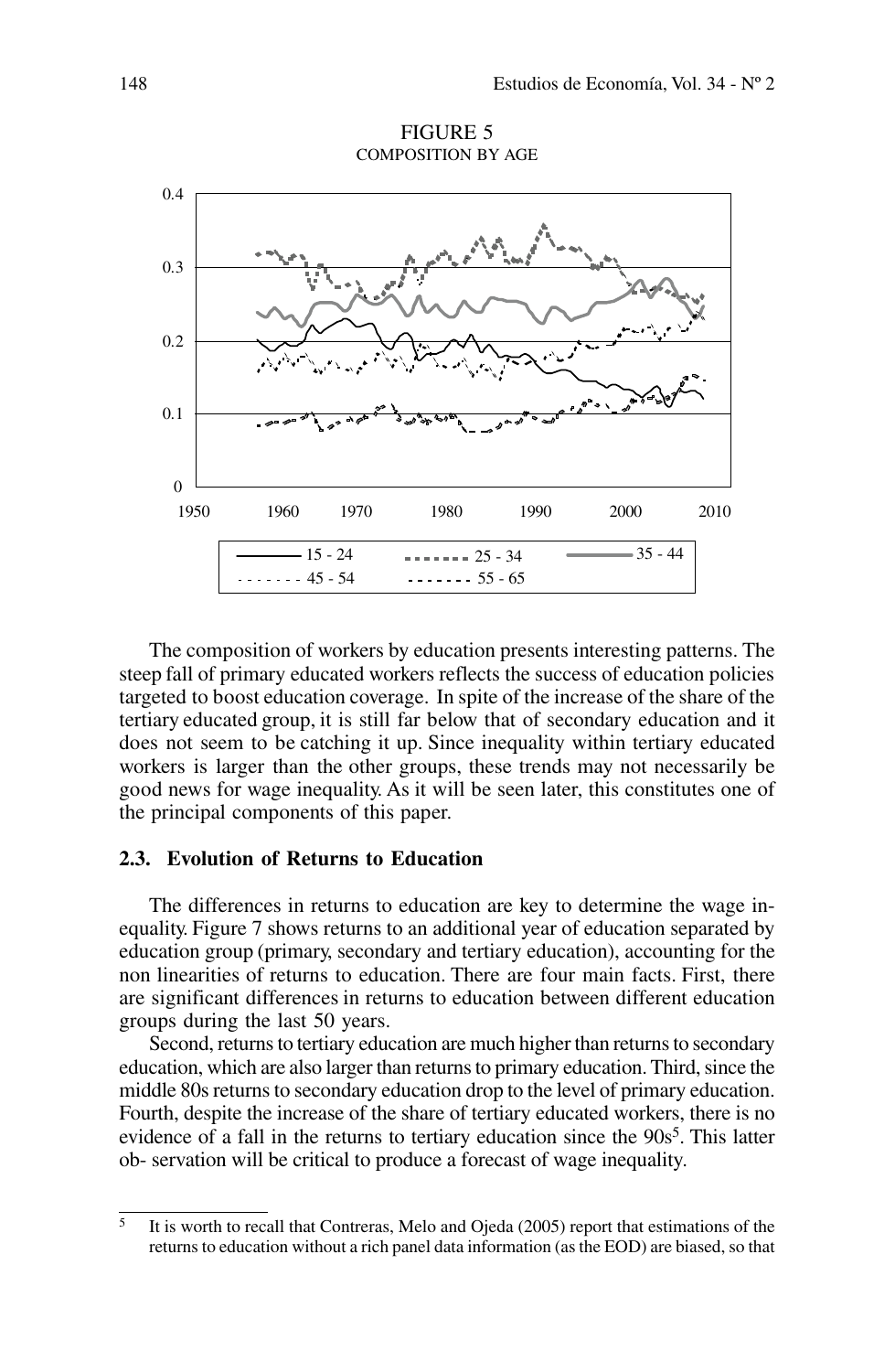

Figure 6 Composition by Education

FIGURE 7 Returns to Education



returns to education, for all levels of education, are overestimated by approximately 5%. In parallel, Sapelli (2007), in a cohort analysis, concludes that the flattening process of income-age profile produces a fall in the returns to experience, which also affects returns to education.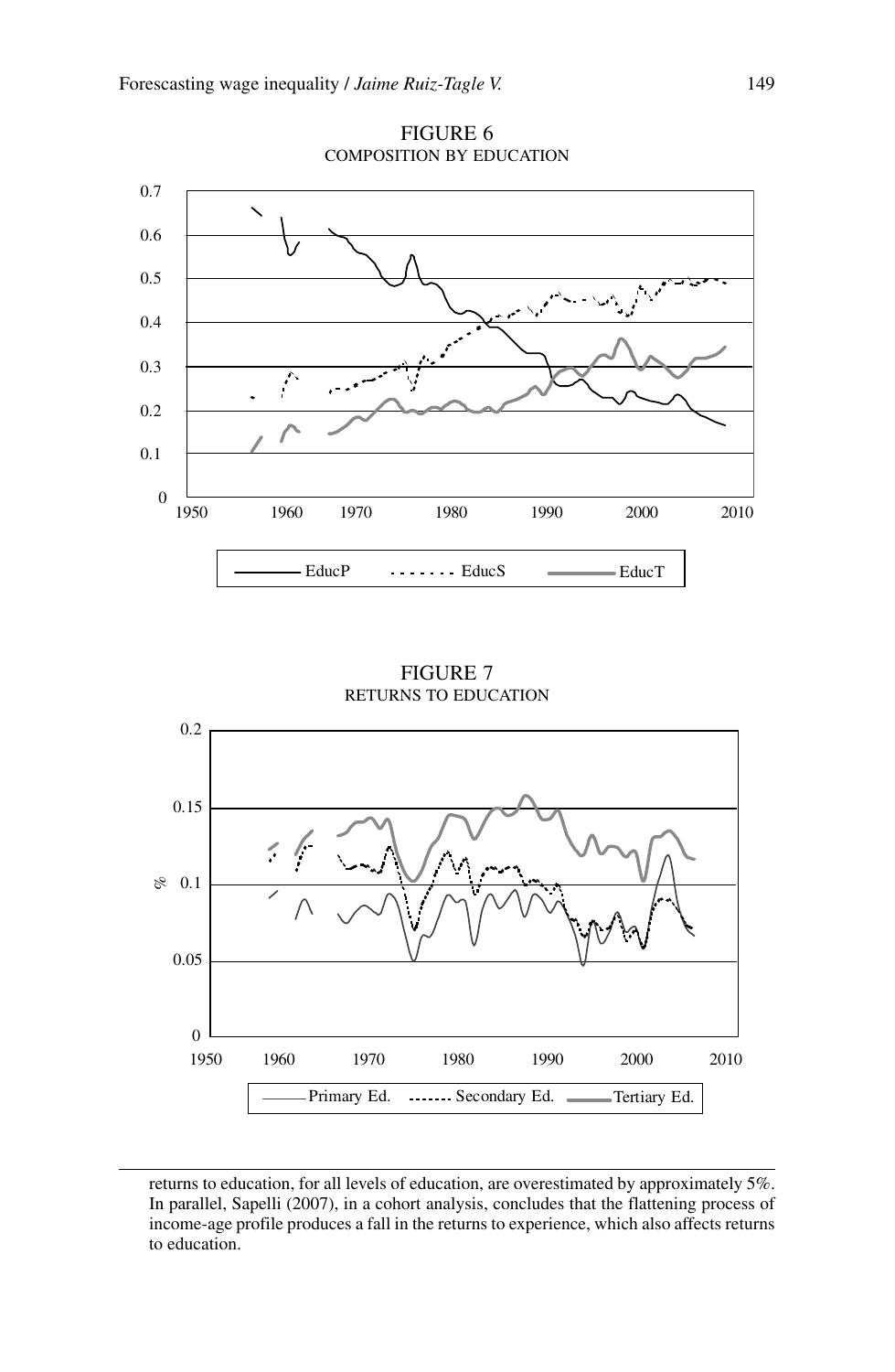# **3. The Forecast**

This section develops a scheme to forecast wage inequality based on trends of age and educational composition, and returns to education and experience. As revised in section 2, population in Chile is getting older as the number of young people relative to elder people is decreasing. Besides, the proportion of individuals with tertiary education is increasing significantly and is expected to continue to do so. What can be expected about wage inequality in the coming years as a result of those trends?

As population gets older, a relatively larger part of the population will fall in older age groups. This fact can have two effects. In first place, since returns to potential experience (given by age) is positive, it is expected that a larger proportion of the population will exhibit a higher reward for that experience. Then, as population gets older this fact should tend to reduce overall wage inequality. In second place, as observed in section 2, inequality within older groups tends to be consistently much larger than for younger groups. So, as population gets older inequality should tend to increase as there is a larger proportion of the population in age groups where inherent inequality is larger. The outcome is that there are two effects that drive inequality in opposite directions, so that the net outcome is ambiguous.

On the other hand, as population becomes more educated there are also two effects. First, on average there will be a larger proportion of the population with higher wages as a reward of their larger human capital. This fact should tend to decrease inequality. This effect could also be boosted if there was a drop in returns to education. However, the effect of more educated individuals has no obvious empirical impacts on returns to education. As seen in section 2, the significant increase of tertiary educated individuals has not implied a fall in returns to tertiary education. Second, as population becomes more educated, there will be a larger share of the population in a group (with tertiary education) which has a larger inherent inequality. This could tend to increase overall wage inequality. Again, the net outcome is ambiguous.

Table 1 reinforces the doubts concerning the net outcomes of inequality of aging and increasing education. In a decomposition of hourly wage inequality for males by groups using the Theil Index<sup>6</sup> it can be seen that most of the inequality comes from within the groups. In fact, the decomposition by educational groups (primary, secondary and tertiary) indicates that almost 2/3 of the overall inequality is due to inequality within each of these groups. Only 1/3 can be accounted by inequality be- tween the educational groups.

The decomposition by age groups<sup>7</sup> shows that 98% of overall inequality is due to inequality whithin each age group. A combined decomposition by education and age<sup>8</sup> reveals that more than  $60\%$  of total inequality can be accounted by

<sup>6</sup> The Theil Index is an inequality index that is more sensitive to the changes in the lower part of the distribution, while the Gini coefficient is more sensitive to changes in middle part of the distribution. The Gini coefficient is not decomposable as the Theil Index.

<sup>&</sup>lt;sup>7</sup> The age groups are: 15-24, 25-34, 35-44, 45-54, and 55-65.

This implies 15 groups (3 educational groups x 5 age groups).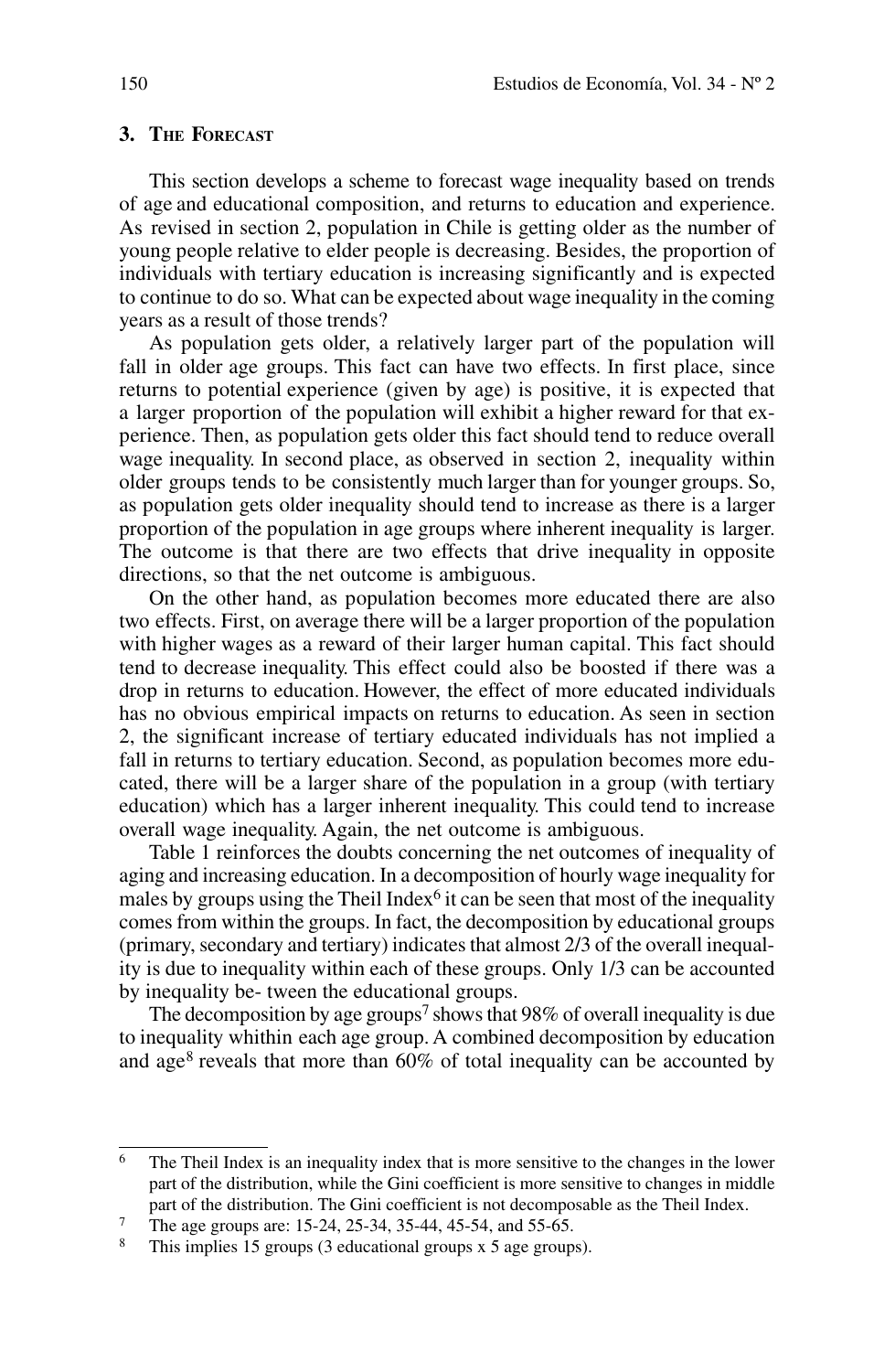|                             | Within | Between | Theil Index | % Within |
|-----------------------------|--------|---------|-------------|----------|
| Groups by Education         | 0.385  | 0.208   | 0.591       | 65%      |
| Groups by Age               | 0.575  | 0.016   | 0.591       | 97%      |
| Groups by Education and Age | 0.366  | 0.225   | 0.591       | 62%      |

TABLE 1 DECOMPOSITION OF INEQUALITY IN 2007

inequality within each of the groups.These results indicates that most of the inequality is due to unobserved components, such as personal skills.

Following these ideas, The strategy for attempting a forecast of wage inequality takes into account 4 elements: (i) the population age composition; (ii) the population educational composition; (ii) the returns to education; and (iv) the returns to potential experience.

Predicted hourly wage will be computed by simulations as a result of a wageequation $9$  such as:

 $\hat{w}_{_{ile}}=\hat{\beta}_{_{0e}}+\hat{\beta}_{_{1e}}\times educ_{_{ite}}+\hat{\beta}_{_{2e}}\times \exp_{_{ite}}+\hat{\beta}_{_{3e}}\times \exp_{_{ite}}^{2}+\varepsilon_{_{ite}},$ 

where  $\hat{w}_{i\omega}$  is the predicted hourly wage for individual i in period t in educational group e. Parameters  $\hat{\beta}_{0e}$ ,  $\hat{\beta}_{1e}$ ,  $\hat{\beta}_{2e}$  and  $\hat{\beta}_{3e}$  are the parameters estimated from a wage equation for educational group e in 2007 (kept constant over the simulation periods).  $educ_{i\omega}$  is years of education of individual i in period t in educational group e.  $\exp_{i\theta}^{i\theta}$  is potential experience<sup>10</sup> of individual i in period t in educational group e, and  $exp_{iee}^2$  is potential experience squared, accounting for the non linearities of the contribution of experience to wages. Finally, is an error term computed stochastically for individual i in period t in educational group e, which follows a normal distribution with mean 0 and variance  $\hat{\sigma}_{e}^{2}$ . The variances are estimated from the 2007 estimations for each educational group and kept constant over time. This scheme allows to non linearities in returns to education to emerge from the data and to be introduced in the simulations.

#### **3.1. Simulations Assumptions**

According to the previous scheme, making the simulations requires three types of assumptions: Assumptions on the composition of the population by age and education, assumptions on the occupation rates, and assumptions on the parameters of the wage equation. It is worth to remark at this point that only those with larger than zero wages are actually taken into account for the inequality measures, as the focus of the paper is on wages, not overall income.

<sup>&</sup>lt;sup>9</sup> This is actually a semilog wage-equation as hourly wages appear in logarithms.

<sup>&</sup>lt;sup>10</sup> Potential experience is computed as age – years of education – 6.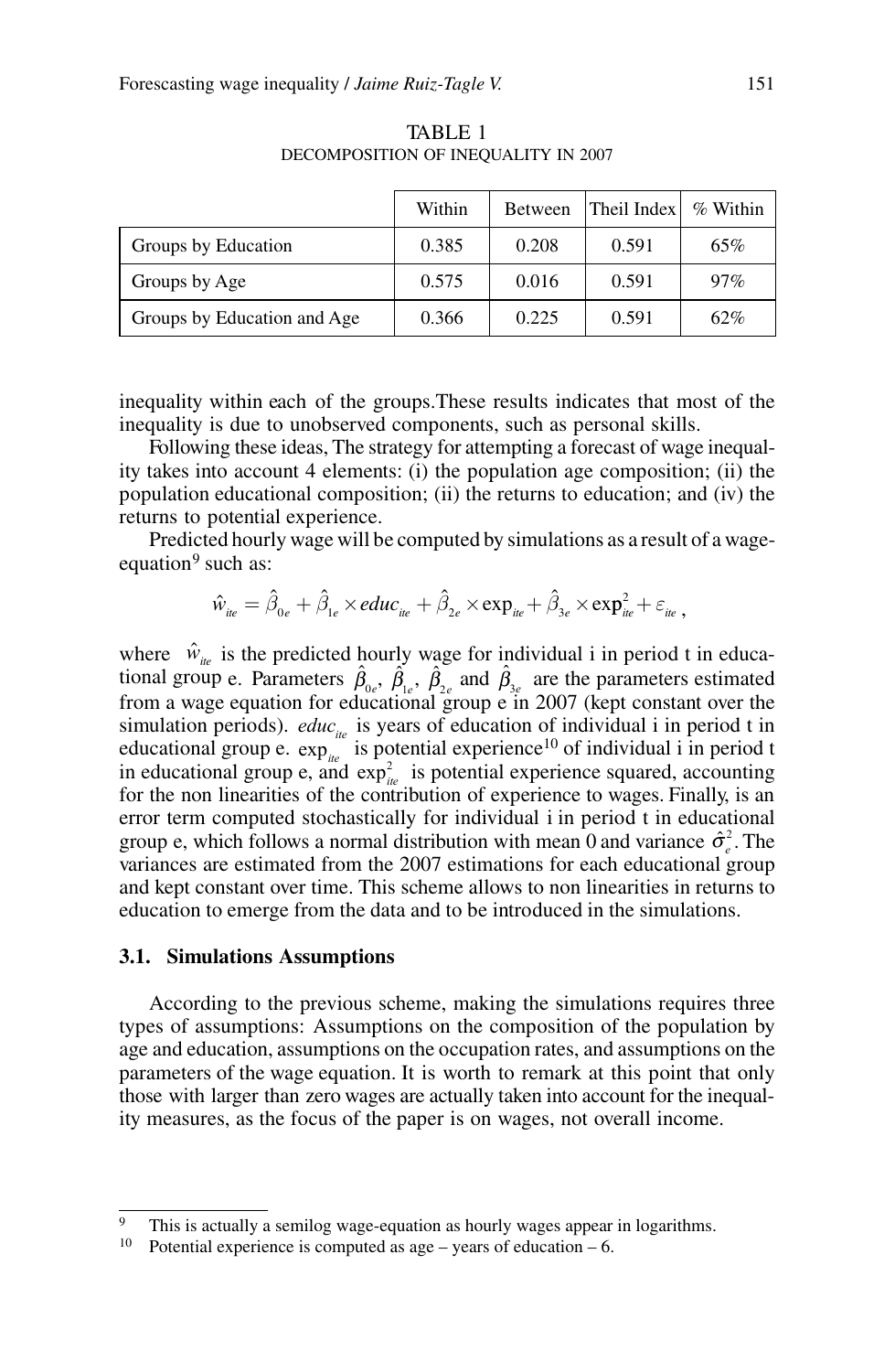Following the stylised facts revised in section 2, the simulations are based on the EOD survey, which accounts for the population of Great Santiago. We also restrict our analysis to males aged 15 to 65 years old. Statistics about age composition are prepared for the whole population of the country by the Instituto Nacional de Estadísticas (INE - National Institute for Statistics). However, there are no statistics for Great Santiago. This implies that it is required to assume a change in the age structure for Great Santiago similar to that of the total country population.

The age of the population is based on the age structure of the EOD in 2007. For every next year, each individual becomes one year older ( $a_{i+1} = a_{i+1}$ , where  $a_{i}$ , is age of individual i in period t) and 66 years old individuals drop out of the sample and are replaced by individuals aged 15 years old. Hence the only statistic required to forecast population age structure is the ratio of males 15 years old to males aged 66 years old for each of the forecast years. Table 2 presents the assumptions for that ratio based on INE statistics. It can be observed that as population gets older, the ratio of individuals aged 15 years old to that aged 66 years old decreases from 3.2 in 2007 to 1.9 in 2017, revealing the ageing process that underlies Chilean demographics.

TABLE 2 Population Age Ratios Males (15 years old to 66 years old)

| 2008 i |  | 2009   2010   2011   2012   2013   2014   2015   2016   2017                                                                                          |  |  |  |
|--------|--|-------------------------------------------------------------------------------------------------------------------------------------------------------|--|--|--|
|        |  | $\vert$ 3.0587 $\vert$ 2.9012 $\vert$ 2.7569 $\vert$ 2.6076 $\vert$ 2.4677 $\vert$ 2.3364 $\vert$ 2.2128 $\vert$ 2.0964 $\vert$ 1.9957 $\vert$ 1.9030 |  |  |  |

The composition by education is somehow more complicated. Again, the forecast is based on the EOD. In this case, average changes from 2002 to 2007 are used as the trend to follow. The procedure is as follows: The proportion of individuals aged a with e years of education in period t+1 ( $p_{a,t+1,e}$ ) corresponds to  $p_{a,t,e}$  plus the change  $p_{a,t,e} - p_{a,t-e}$ <sup>11</sup> Since young individuals keep on accumulating years of education, the forecasted composition by age and education is applied to those individuals between 15 and 30 years old. From 31 years old onwards, individuals are assumed to keep the same years of education. The aggregate outcome of the composition by education ispresented in Figure 8. T he proportion of individuals between 15 and 30 years old with primary education only reduces from 8% in 2007 to 5% in 2017. The proportion of those with secondary education reduces from 58% in 2007 to 47% in 2017, while the proportion of those with tertiary education increases from 34% in 2007 to 48% in 2017.

Once the population by age and education is obtained it is required to determine which individuals are going to be considered working. For this purpose the observed occupation rates in 2007 are taken as the benchmark. Since in

The proportions must be bounded to zero when corresponds.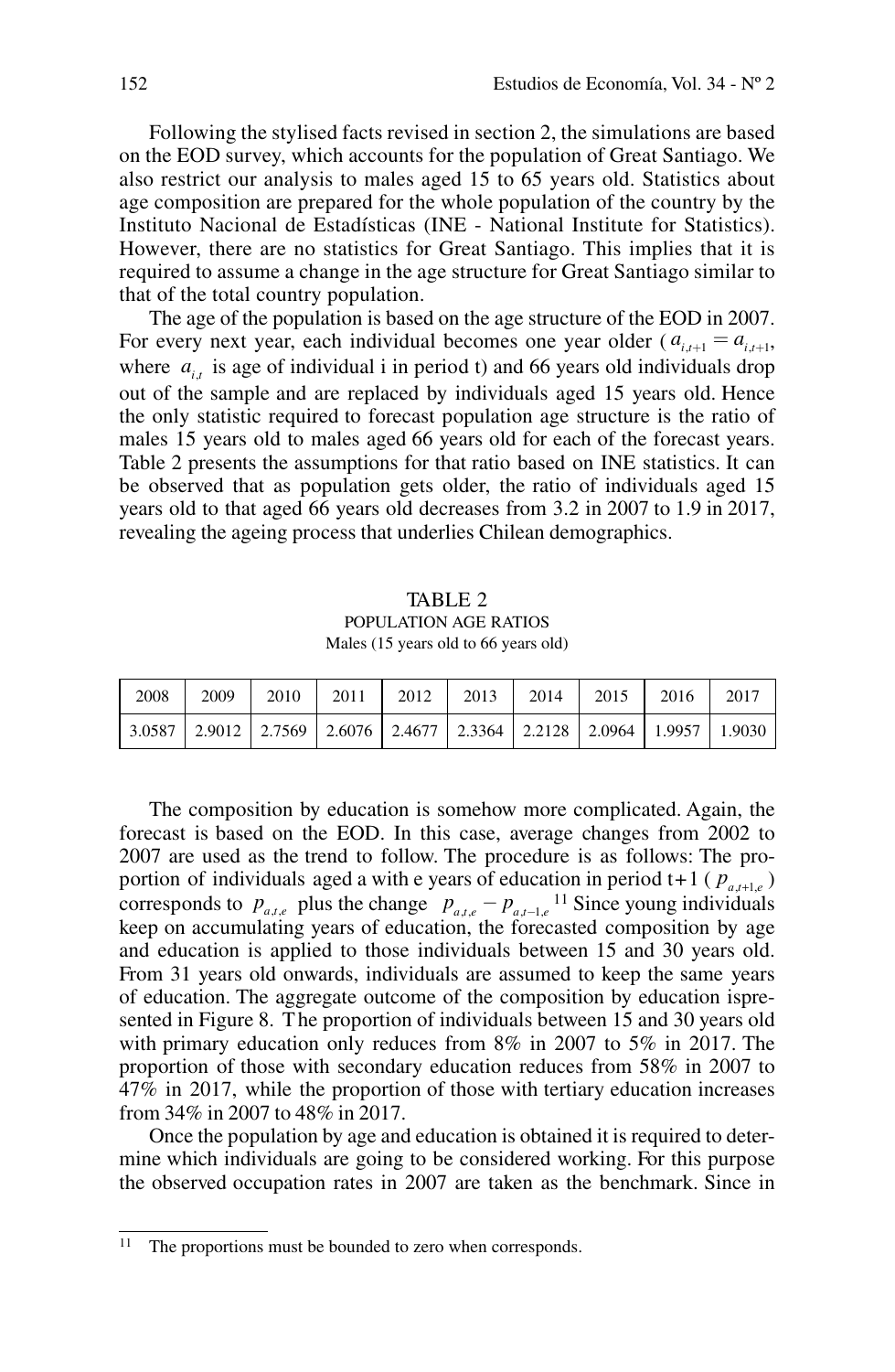

Figure 8 Forecast of Composition by Education (Males aged 15 to 30)

FIGURE 9 Occupation Rates by Age



2007 unemployment rates are close to "full employment" this is considered to be a reasonable assumption. Figure 9 presents the occupation rates by age in time. The figures for 2007 are used as anchors for the simulations. The procedure implies assigning randomly individuals to be working or not within each category.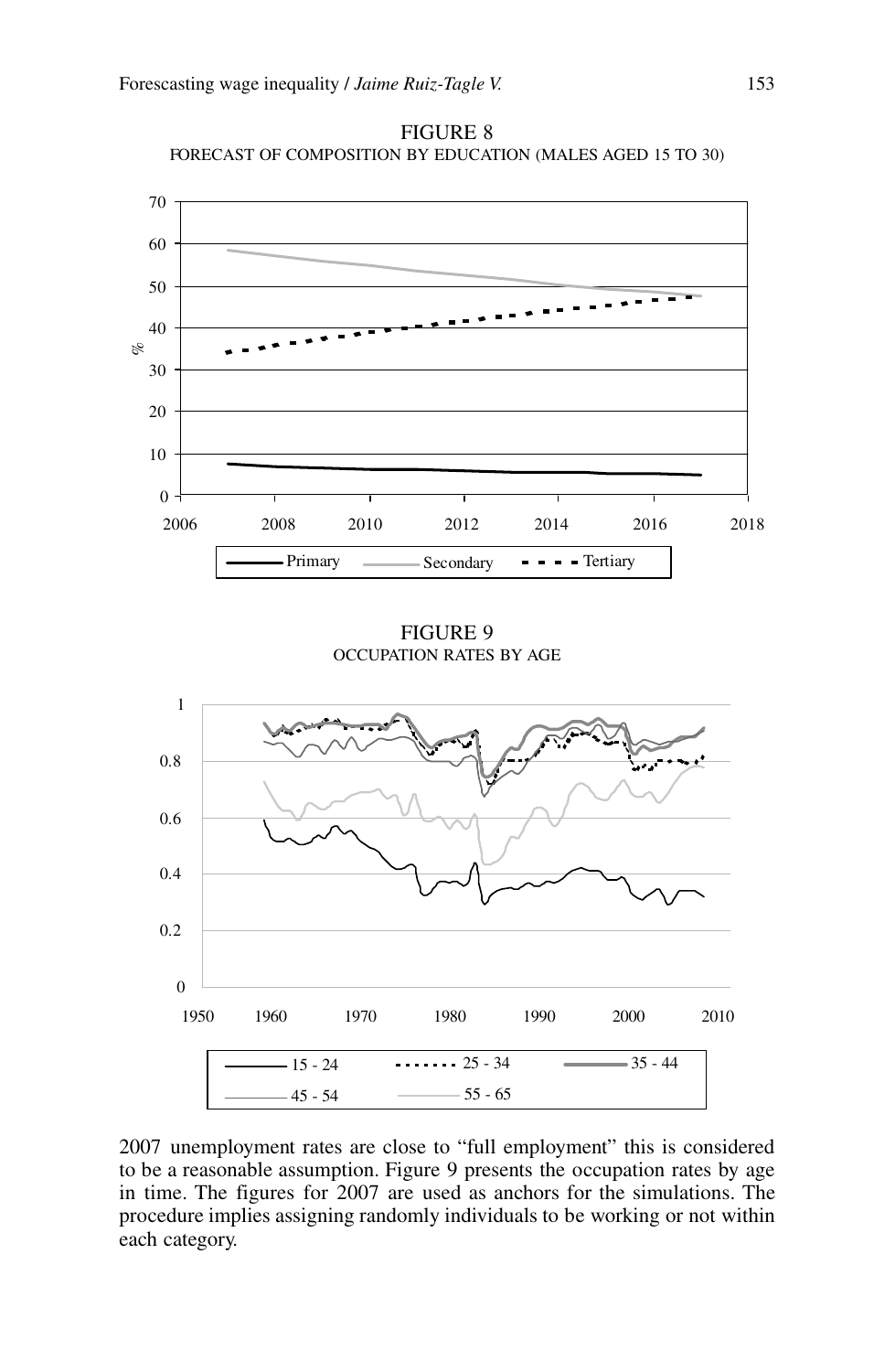Finally, assumptions on the parameters of the wage equation must be made. The coefficients of the wage equations are taken from the 2007 regressions by education. The variance of the error terms are also taken from those regressions. Figure 10 presents the Root of the Mean Square Errors (RMSE) of the wage equations throughout the period. Following the ineaquality within education groups, the RMSE are much larger for the group with tertiary education. Table 3 show the estimations results for 2007 where the parameters used are taken from12.





One consideration can be made about this last assumption. Tertiary education in Chile has been increasing consistently in the past years. However, newcomers in tertiary education are not expected to be at the top of the distribution in terms of skills, they are more likely to be entering through the bottom of the distribution. This should increase unexplained wage variance. This has important implications for interpreting the simulation results because this assumption could be considered as a lower bound assumption.

# **3.2. Simulations Results**

Following the procedure described above, the simulations for a 10-year period of wage inequality among males are carried out. Upper and lower bounds are computed using centiles of the simulated distribution to create 95% confidence

 $12$  It is worth to remark that, compared to the full model reported in Figure 7, returns to education are larger for secondary and tertiary education, and the constant term is smaller. This reflects the fact that the subgroup estimations allow to capture more heterogeneity of hourly wages through years of education than the full model.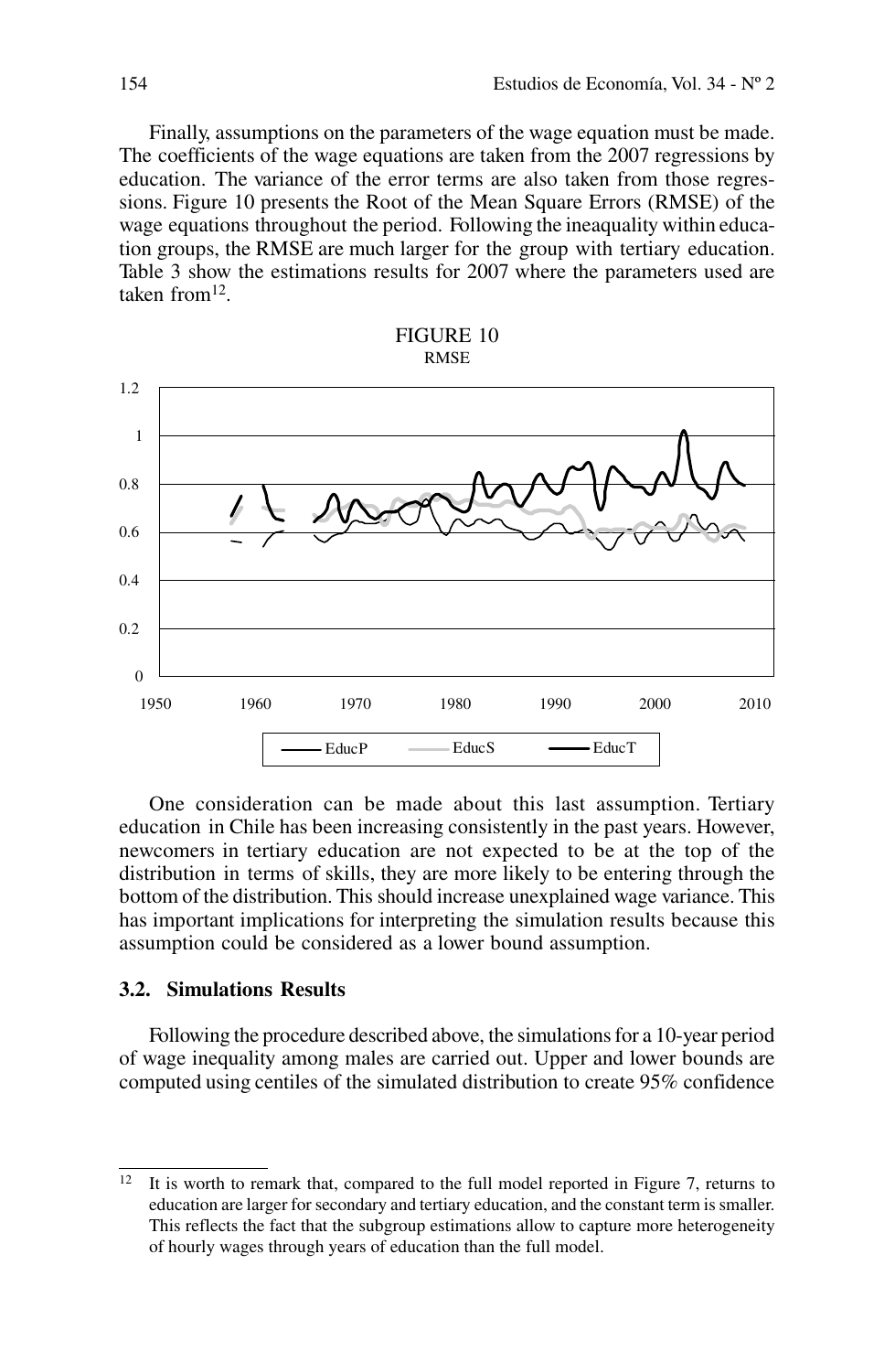|                                      | (1)                    | (3)                     |                         |
|--------------------------------------|------------------------|-------------------------|-------------------------|
|                                      | Primary                | Secondary               | Tertiary                |
| Wage                                 |                        |                         |                         |
| Years of Primary Education           | 0.0120<br>(0.71)       |                         |                         |
| Years of Secondary Education         |                        | 0.1124<br>(6.14)        |                         |
| Years of Tertiary Education          |                        |                         | 0.1833<br>(9.62)        |
| Experience                           | $-0.0100$<br>$(-0.91)$ | 0.0102<br>(1.67)        | 0.0034<br>(0.24)        |
| Experience <sup>2</sup>              | 0.0003<br>(1.54)       | 0.0000<br>$(-0.01)$     | 0.0002<br>(0.53)        |
| Constant                             | 6.7772<br>(32.19)      | 5.5260<br>(23.68)       | 4.9499<br>(12.95)       |
| Participation                        |                        |                         |                         |
| Years of Primary Education           | 0.0888<br>(2.93)       |                         |                         |
| Years of Secondary Education         |                        | 0.1101<br>(3.06)        |                         |
| Years of Tertiary Education          |                        |                         | 0.2195<br>(6.42)        |
| Experience                           | 0.1031<br>(5.69)       | 0.1626<br>(16.44)       | 0.2315<br>(11.42)       |
| Experience <sup>2</sup>              | $-0.0016$<br>$(-5.44)$ | $-0.0034$<br>$(-15.41)$ | $-0.0053$<br>$(-10.19)$ |
| # of under 15 years old in household | $-0.0816$<br>$(-0.93)$ | $-0.2523$<br>$(-4.41)$  | 0.1065<br>(1.06)        |
| Spouse present                       | 0.5960<br>(4.44)       | 0.6718<br>(6.02)        | 0.6349<br>(3.59)        |
| Constant                             | $-1.4581$<br>$(-4.44)$ | $-1.7634$<br>$(-4.28)$  | $-4.2915$<br>$(-7.79)$  |
| rho                                  | $-0.5744$              | $-0.2283$               | $-0.3083$               |
| sigma                                | 0.5982                 | 0.6210                  | 0.7984                  |
| lambda                               | $-0.3436$              | $-0.1418$               | $-0.2461$               |
| Number of obs                        | 551                    | 1784                    | 966                     |
| Censored obs                         | 132                    | 538                     | 292                     |
| Uncensored obs                       | 419                    | 1246                    | 674                     |

## TABLE 3 Parameters for Wage Equation Simulations Dependent Variable Ln(wage/hrs)

Robust z statistics in parentheses.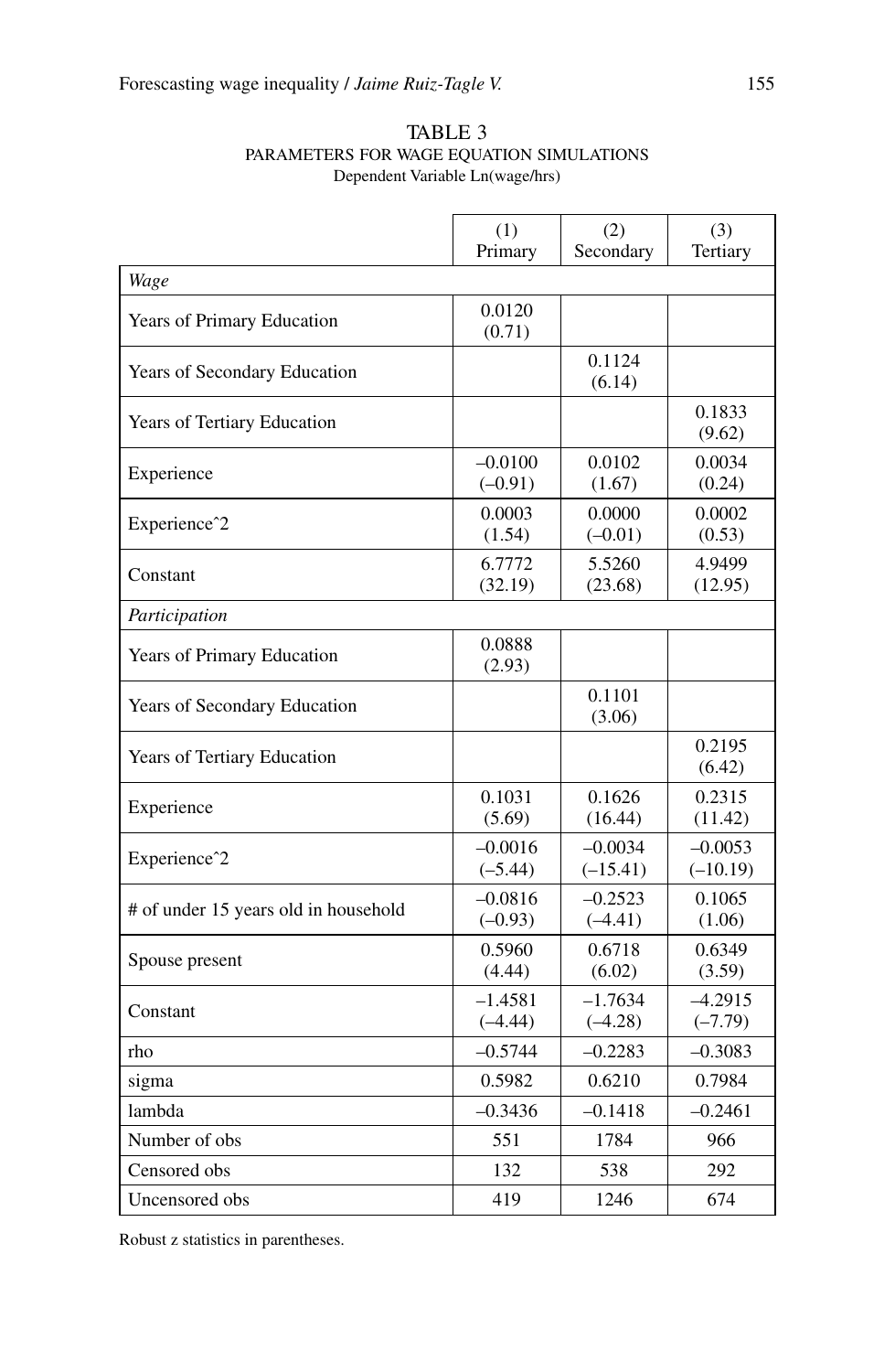intervals<sup>13</sup>. Figure 11 presents the Gini coefficients obtained from the exercise. It is noticeable that over-all wage inequality for males remains fairly stable over a 10-year forecast. Also, the confidence interval is rather narrow, indicating that there are not so many possible extreme situations. This results are in line with those of Behrman (2006) and Mc- Kee and Todd (2007). Behrman finds improvements in inequality when well-targeted increases in schoolling attainment of the poorest in Chile is introduced, although his exercise is static and does not take into account demographic dynamics<sup>14</sup>. On the other hand, McKee and Todd find modest reductions in inequality when human cap- ital (measured by education and height as a proxy for health) is increased due to the Oportunidades poverty alleviation program in Mexico<sup>15</sup>.



FIGURE 11 Inequality Forecast

Table 4 shows some statistics of the simulations. First, as males become more educated, average years of education increase from 12.0 in 2007 to 12.5 in 2017 for the whole population (this is the result of younger individuals entering with more years of education and elderly with less education leaving the sample). What this implies is that although there is a significant increase in the proportion of young individuals with tertiary education, a 10-year horizon seems to be not enough for average years of education to increase more substantially.

<sup>13</sup> Upper and lower bounds correspond to centile 97.5 and 2.5 respectively. The process run 500 simulations for each forecasted year. More replications were also attempted without significant improvements in the confidence interval.

<sup>&</sup>lt;sup>14</sup> Behrman uses similar simulations based on wage-equations using the Encuesta de Protección Social (Social Protection Survey) for 2004 with national coverage.

<sup>&</sup>lt;sup>15</sup> They use non parametric simulations, although parametric results give similar outcomes.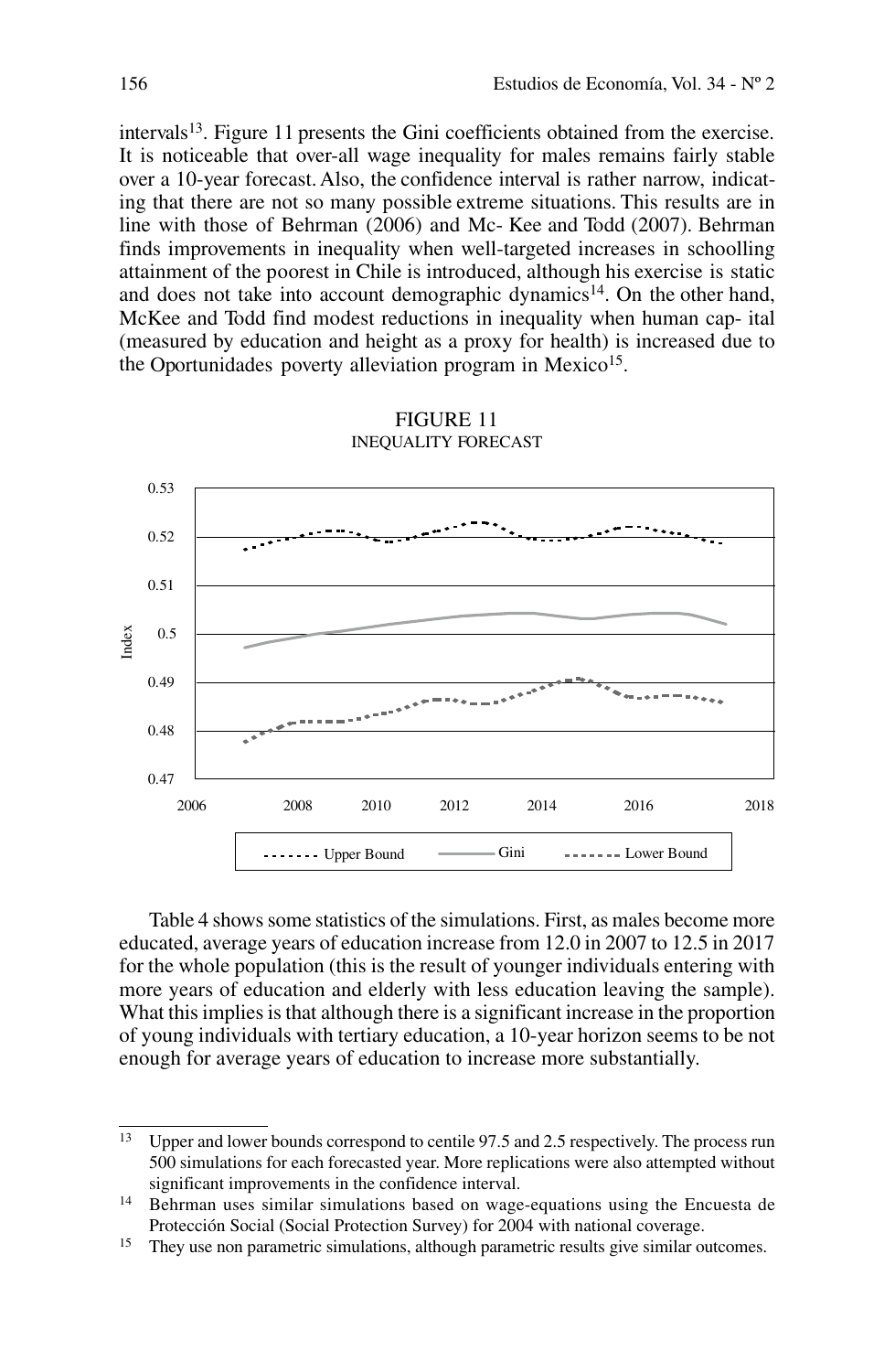|                                    | 2007 | 2017 | Change |
|------------------------------------|------|------|--------|
| Hourly wage                        | 2257 | 2551 | 13%    |
| Age                                | 40.0 | 40.3 | $1\%$  |
| Years of Education                 | 12.0 | 12.5 | $4\%$  |
| Years of Education (15 to 30 only) | 12.5 | 13.4 | 7%     |

TABLE 4 STATISTICS IN 2017

The process of ageing of the population is slow, so that the average age increases from 40.0 in 2007 only to 40.3 in 201716. Looking at wages, as a result of increased levels of education and experience, hourly wages increase in 13% throghout the 10-year period.

Finally, comparing the within and between groups decomposition of inequality simulated in 2007 and 2017 may help to understand what is going on with overall in- equality. Table 5 shows that in 2007 inequality within educational groups explains 59% of overall inequality. This figure increases to 62% in 2017 as a result of more individuals entering tertiray education, which is the type of education which has the largest inherent within group inequality.

On the other hand, in 2007 inequality within age groups explains 95% of overall inequality. The process of ageing leads to within age inequality to explain 99% of total inequality in 2017. This is due to the fact that older groups have larger inherent within group inequality. The combined groups by education and age imply that within groups inequality accounts for 56% of inequality in 2007 and 58% in 2017. This is the result of older and more educated groups, those with larger inherent within group inequality, having a larger relative weight, making the within effect to be realtively more important.

|                             | 2007-Simulated |         |                |                | 2017-Simulated |         |                |                |
|-----------------------------|----------------|---------|----------------|----------------|----------------|---------|----------------|----------------|
|                             | Within         | Between | Theil<br>Index | $\%$<br>Within | Within         | Between | Theil<br>Index | $\%$<br>Within |
| Groups by Education         | 0.281          | 0.194   | 0.476          | 59%            | 0.317          | 0.193   | 0.510          | 62%            |
| Groups by Age               | 0.453          | 0.022   | 0.476          | 95%            | 0.504          | 0.006   | 0.510          | 99%            |
| Groups by Education and Age | 0.265          | 0.211   | 0.476          | 56%            | 0.297          | 0.213   | 0.510          | 58%            |

TABLE 5 Decomposition of Simulated Inequality 2007-2017

<sup>16</sup> The figures for the whole country by the INE are 36.6 in 2007 to 38.0 in 2017, indicating that Great Santiago may be leading the process of ageing of the country and may be have passed already a significant part of ageing process.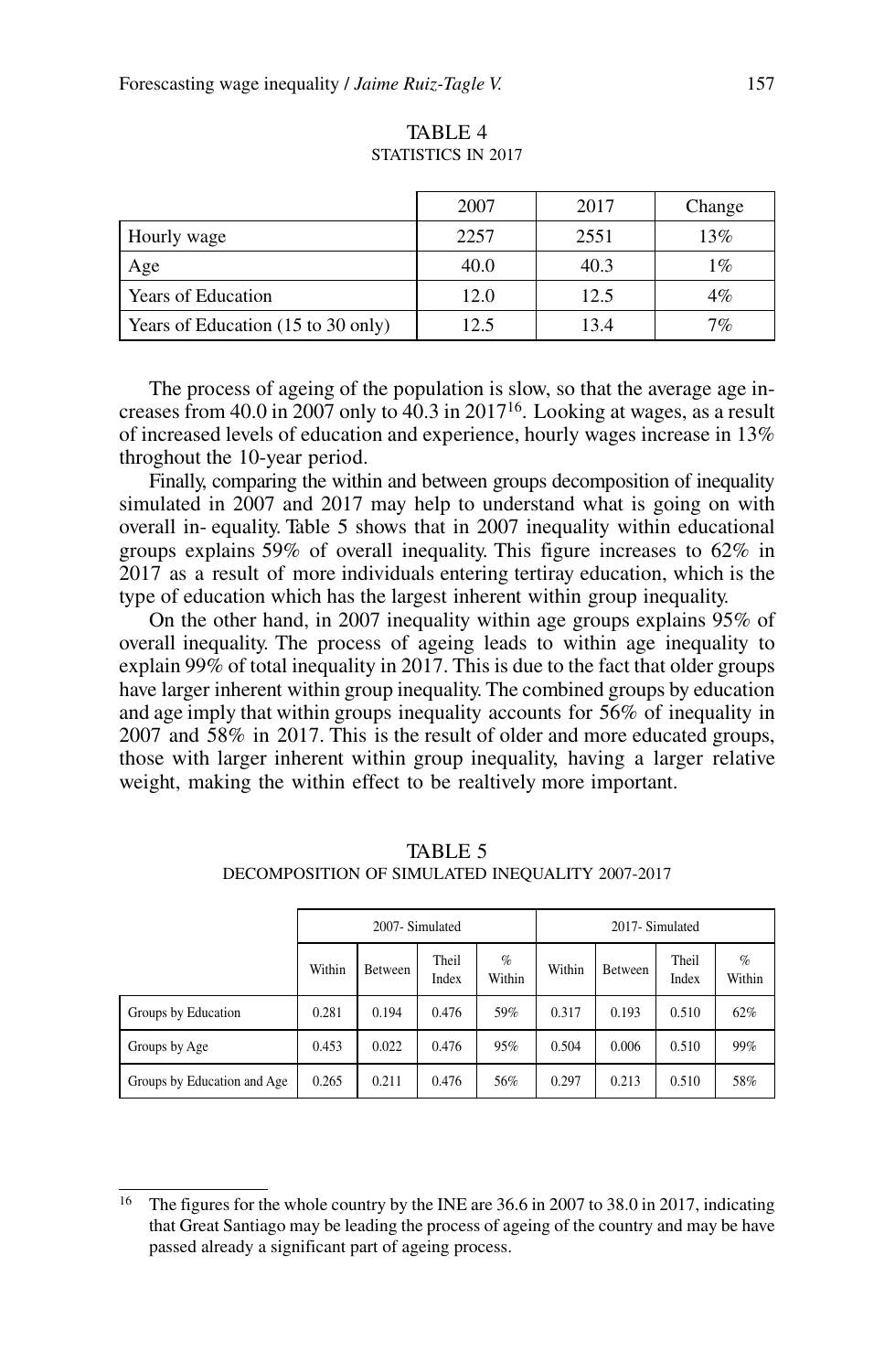Finally, the forecast of wage inequality is consistent with the findings of Contreras, Cooper and Neilson (2007). Their estimations show evidence that economic growth during the 90s does imply convergence in the lower part of the income distribution, but that there is no evidence of overall income convergence.

## **4. Conclusions**

The high and persistent income inequality in Chile remains a challenge for policy makers. Wage inequality is one of the main elements that drive household income inequality. Chilean population is ageing and our findings indicate that this 'natural' process may induce increasing inequality. Besides, younger cohorts of Chilean workers are entering the labor market with higher levels of education. This paper suggests that there are no reasons to expect this to improve inequality.

Using microsimulations, this papers finds that the opposed forces that drive wage inequality tend to cancel each other. In fact, the 10-year wage inequality forecasted proposes that it is not expected that wage inequality will reduce significantly in the coming years. These findings imply a challenge for policy makers that would prefer increasing education to significantly improve income distribution in the short run. Nevertheless, the good news are that the labor market structure seems to prevent further deteriorations of wage inequality.

Future research should certainly include females. This poses the challenge of simulating female labor participation, which is expected to continue its increasing path. However, it could be anticipated that as highly educated females have already high participation rates, newcomers to employment will be mainly from low educated groups. This would create more inequality within working females, and probably also among both genders. Nevertheless, overall household income inequality should be significantly reduced as a result of increased female labor participation.

## **References**

- Behrman, Jere (2006). "How Much Might Human Capital Policies Affect Earnings Inequalities and Poverty?" Philadelphia, PA: University of Pennsylvania, prepared for the Inter-American Development Bank-University of Chile Workshop on "Income Inequality", 11 and 12 December 2006 at University of Chile, Santiago.
- Bravo, David and Dante Contreras (2004). "La Distribución del ingreso en Chile 1990-1996: análisis del impacto del mercado del trabajo y las políticas sociales", in Banco Interamericano de Desarrollo, *Reformas y Equidad Social en América Latina y el Caribe*, April.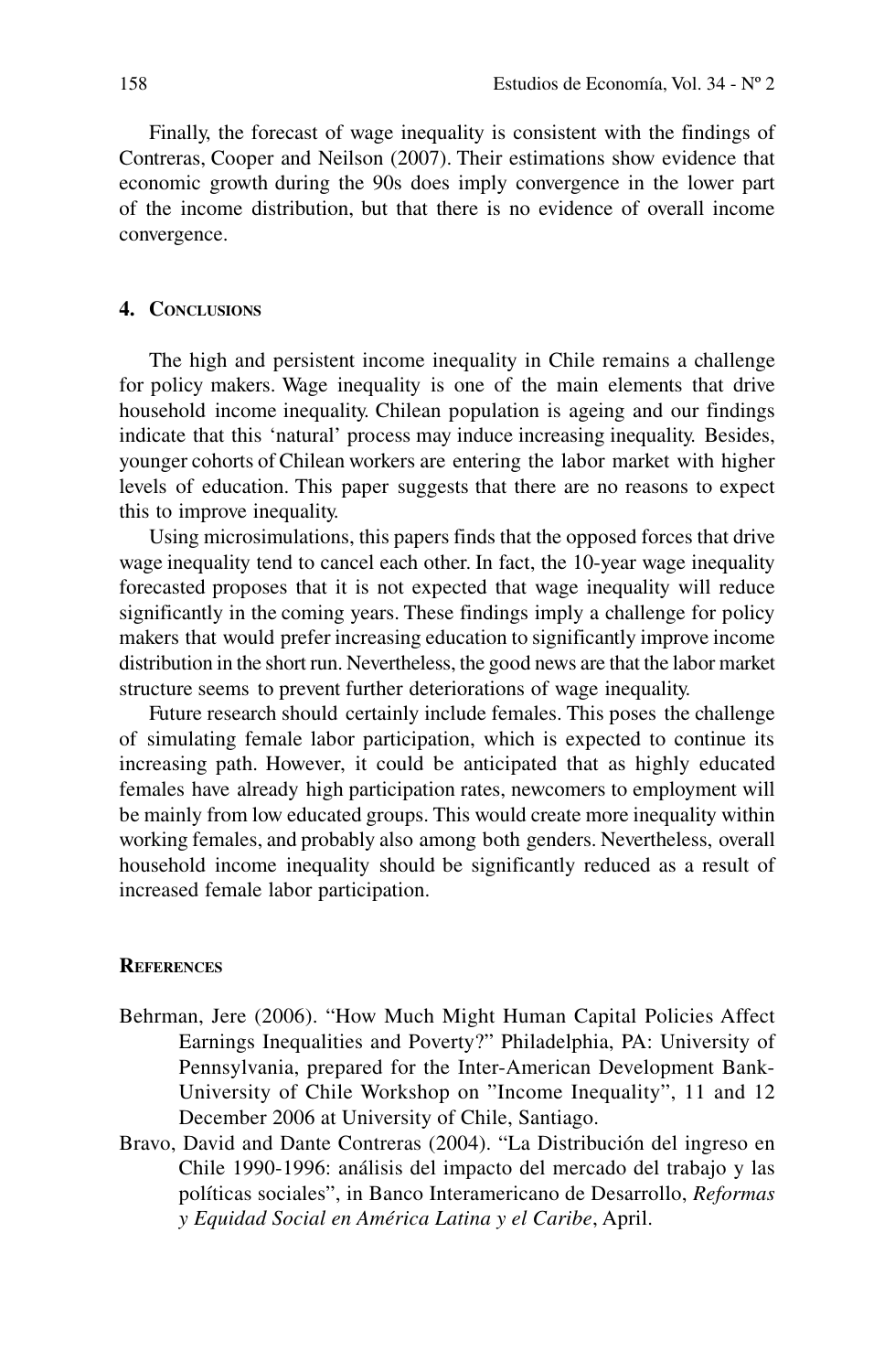- Bravo, David; Dante Contreras and Isabel Millán (2001). "The Distributional Impact of Social Expenditure: Chile 1990-1998", in *Chile: Poverty and Income Distribution in a High Growth Economy*, Volume II, The World Bank, August.
- Bravo, David and Alejandra Marinovic (1997). "Wage Inequality in Chile:40 years of evidence". *Mimeo*. August, Departamento de Economía, Universidad de Chile.
- Chumacero, Rómulo and Ricardo Paredes (2005). "Characterizing Income Distribution for Poverty and Inequality Analysis", *Estudios de Economía*, Vol. 32, Nº 1.
- Contreras, Dante, Ryan Cooper and Christopher Neilson (2007). "Crecimiento Pro Pobre en Chile", *Trimestre Económico*, forthcoming.
- Contreras, Dante; Emerson Melo and Susana Ojeda (2005). "¿Estimando el Retorno a la Educación o a los No Observables?: Evidencia de Datos de Panel", *Estudios de Economía*, Vol. 32, Nº 2.
- Contreras, Dante; Jaime Ruiz-Tagle, Paz Garcés and Irene Azócar (2007). "Socio-Economic Impact of Disability in Latin America: Chile and Uruguay", FONADIS/IDB.
- Contreras, Dante and Jaime Ruiz-Tagle (1997). "How to Measure Income Distribution in Chile? Are our Regions different? Are our Families different?", *Centro de Estudios Públicos*, Nº 65.
- Cowan, Kevin and José De Gregorio (1996). "Distribución y Pobreza en Chile: ¿Estamos Mal? ¿Ha Habido Progresos? ¿Hemos Retrocedido?", *Centro de Estudios Públicos*, Nº 64.
- McKee, Douglas and Petra Todd (2007). "Using Human Capital Enrichment to Reduce Poverty and Inequality: the Case of Oportunidades in Mexico". Philadelphia, PA: University of Pennsylvania.
- Martínez, Claudia (1999). "Distribución del Ingreso en el Gran Santiago: Un Estudio de Cohortes", Tesis de Magíster, Departamento de Economía, Universidad de Chile.
- Ruiz-Tagle, Jaime (1999). "Chile: 40 years of Income Inequality", *Documento de Trabajo* Nº 165, 1999. Departamento de Economía, Universidad de Chile.
- Sapelli, Claudio (2007). "A Cohort Analysis of the Income Distribution in Chile", *Documento de Trabajo,* Nº 290, Departamento de Economía, Universidad Católica de Chile.
- Solimano, Andrés and Arístides Torche (2007). "La Distribución del Ingreso en Chile 1987-2003: Análisis y Consideraciones de Política", *Mimeo*. CEPAL.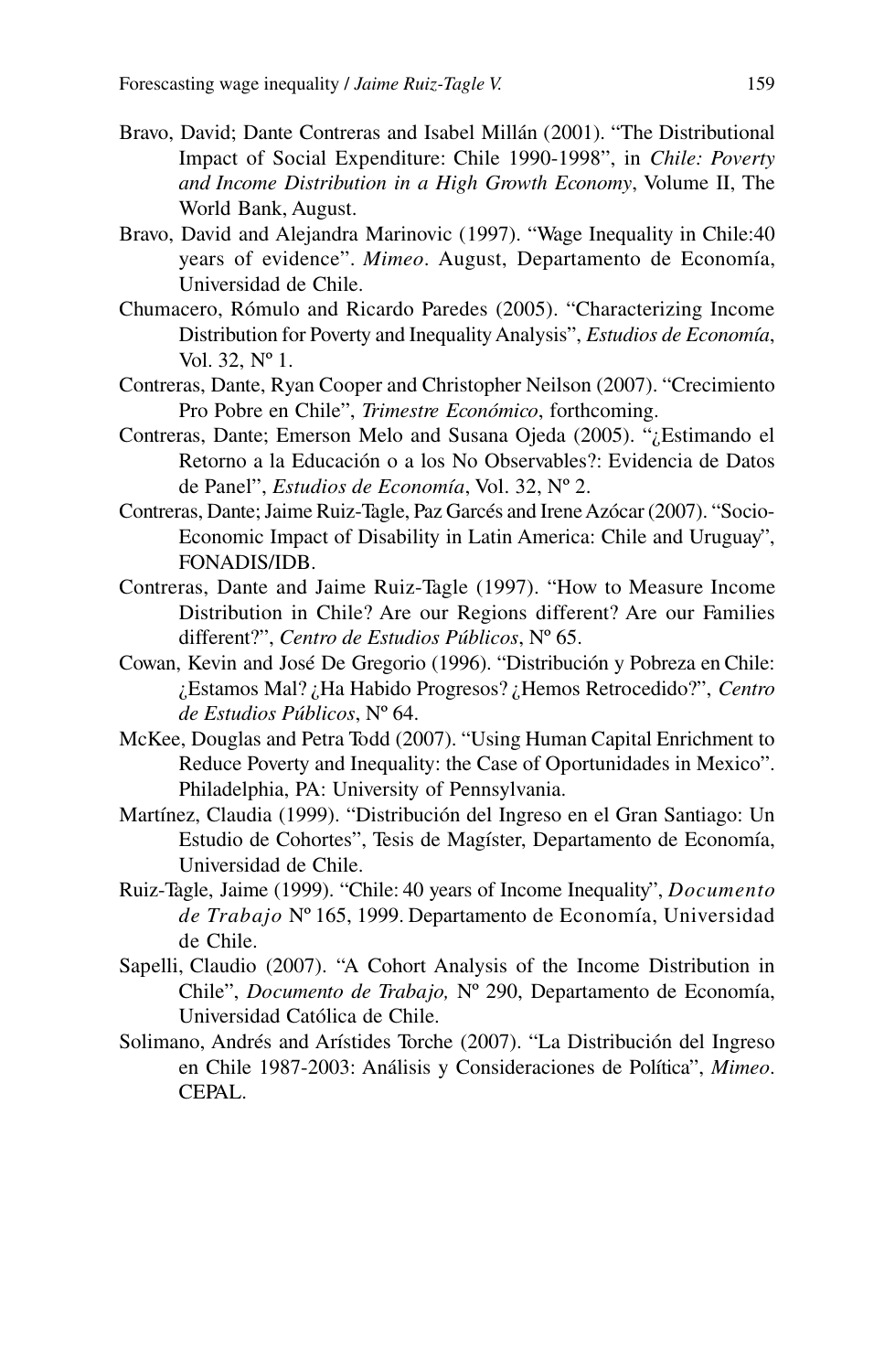## Appendix A

## THE EOD DATASET

The EOD dataset is a quarterly household survey focused to estimate unemployment rates that has been carried out by the Department of Economics of the University of Chile since 1957. In the second quarter of each year (July), an income module is appended to the questionnaire. The survey is composed of approximately 3,000 households representing the Metropolitan Area of Great Santiago. The EOD survey is the only survey that allows comparability of income information before the 1990s (when the CASEN survey was introduced)<sup>17</sup>.

<sup>16</sup> The CASEN survey (National Survey for Socioeconomic Caracterisation) started in 1987 and continued beyearly since 1990 until 2000, when it became every 3 years.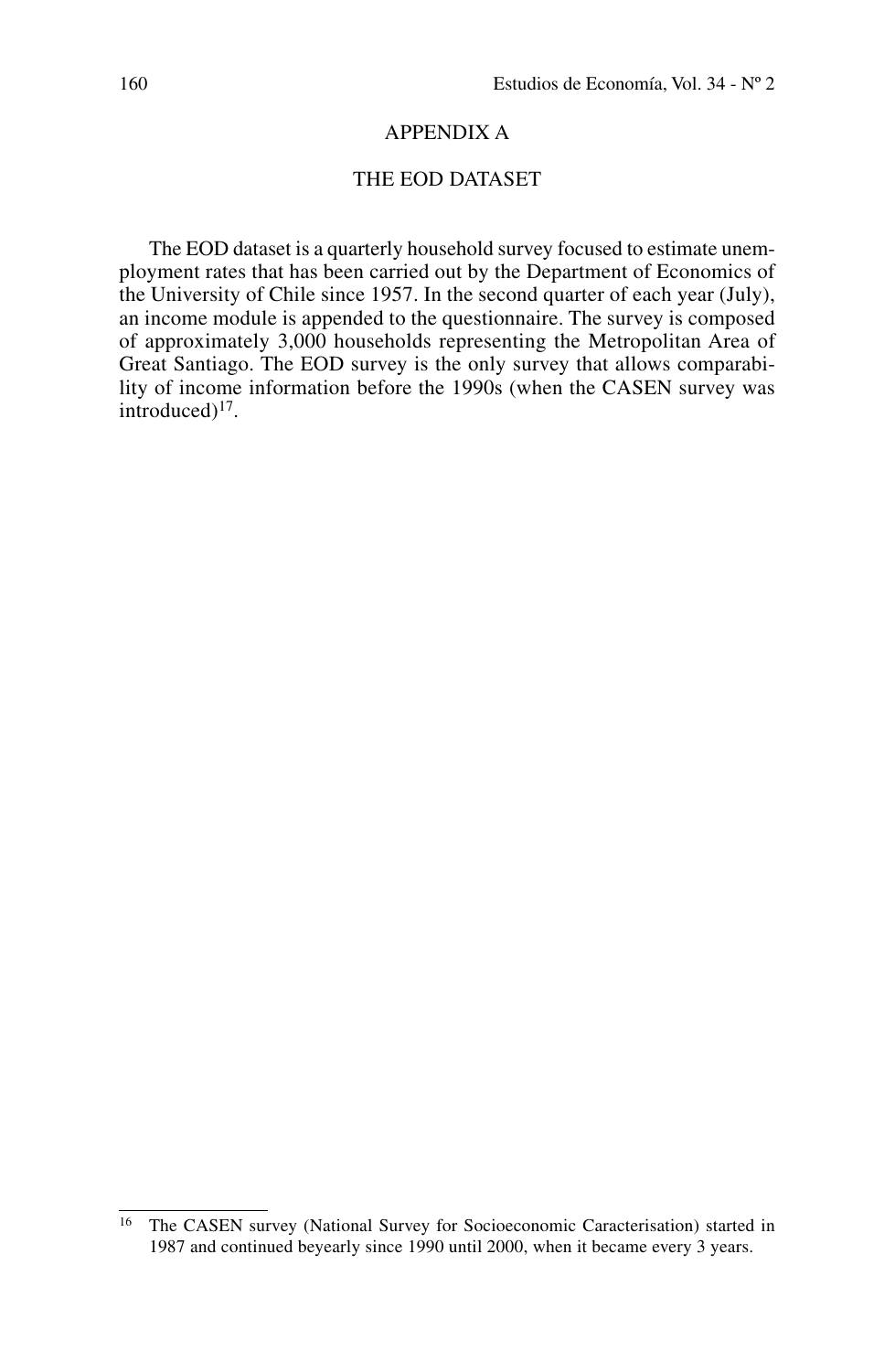



Figure B1 labor participation by gender

Figure B2 labor participation by age: males